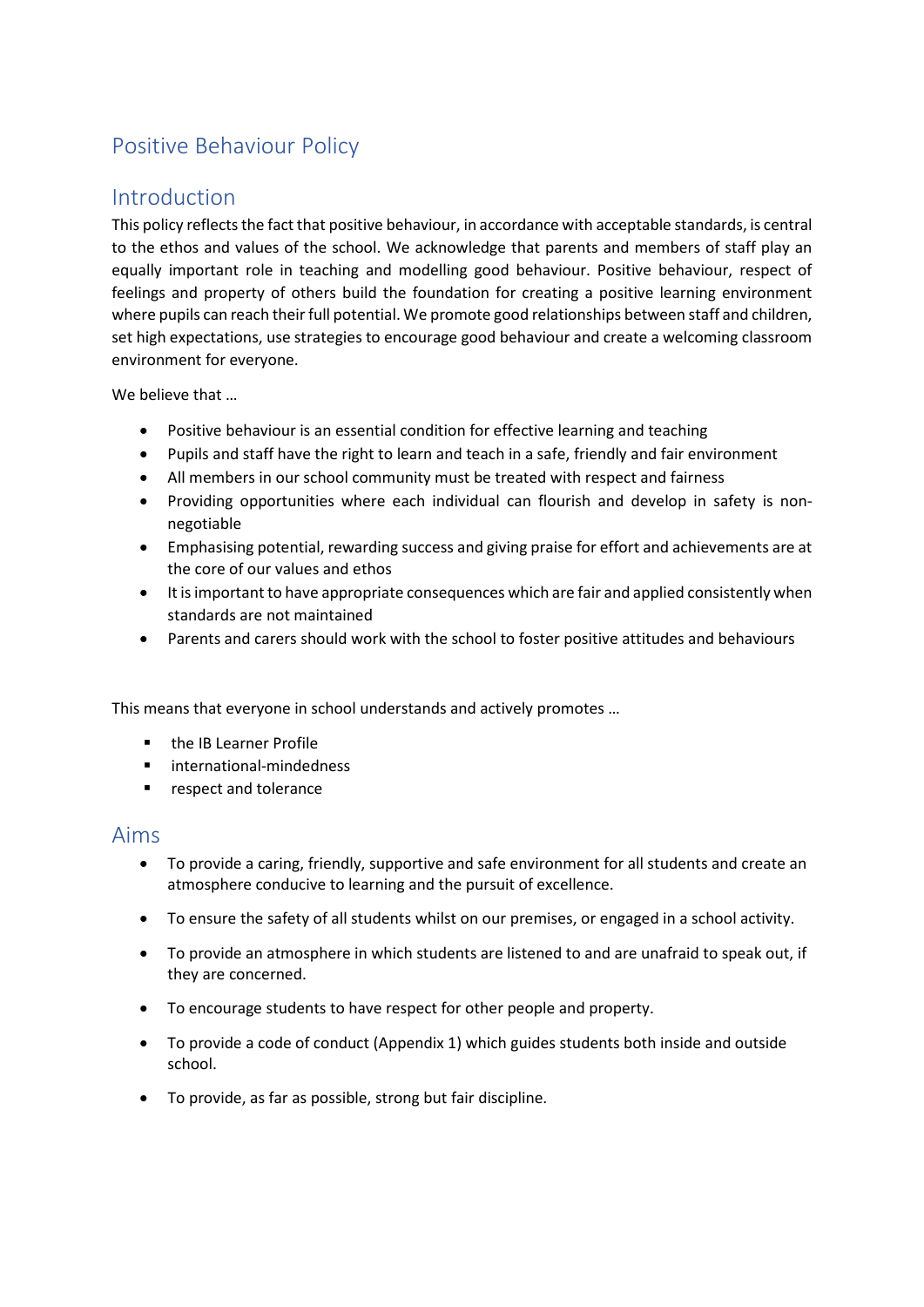# **Objectives**

- To promote an expectation of good behaviour throughout the school.
- For adults working in and around school to model the highest standards of behaviour to students.
- To recognise, praise and promote good and positive behaviour.
- To provide clear procedures for all staff and students to follow, which outline behaviours deemed to be unacceptable.
- To provide approved sanctions and appropriate rewards to improve self-esteem.

# Encouraging Positive Behaviour

We support positive behaviour and a positive environment through;

- A consistent approach by the whole school community.
- Monitoring pupil attendance.
- Providing calm areas and strategies to reduce anxiety e.g. mindfulness
- Developing the voice of the child, through for example the Student Council and setting targets
- Appreciating and following the agreed Code of Conduct
- Encouraging our pupils to see themselves as part of a whole school community and recognising their responsibility within this.
- Developing the Approaches to Teaching and Learning (ATL), for example collaboration and affective skills
- Encouraging everyone to take pride in the school environment.
- Having a positive and consistent approach to playtimes and lunchtimes.
- Creating a stimulating classroom environment.
- Providing clear and positive learning experiences fairly and consistently.
- Offering a broad and balanced curriculum that is well planned, prepared and stimulating.
- Ensuring that the curriculum addresses organization, methods of teaching and learning, content and differentiation.
- Use of rewards and other incentives and motivational tools.
- House Captains and Student leaders
- Pupil Involvement in events e.g. Open morning, greeting at door, taking assembly
- Parental Involvement– volunteers, PTA events, FAU, school events (coffee mornings, exhibitions and celebrations)
- Community links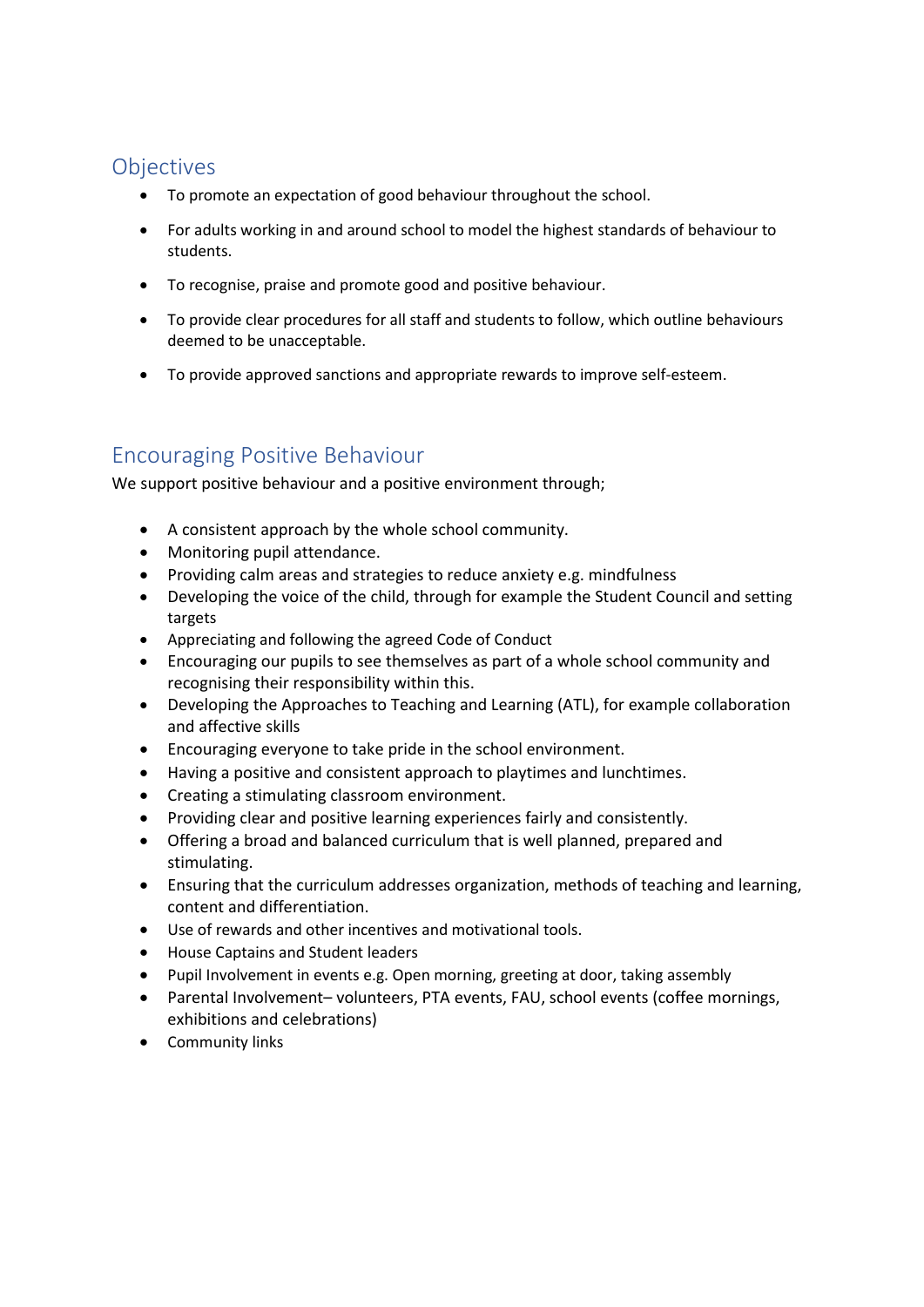#### Rewards

We promote and teach positive behaviour and attitudes and also greatly value and reward them. The emphasis of this policy is on the positive and consistent reward of positive behaviour and attitudes.

All members of staff will recognise and celebrate positive behaviour and attitudes at all times around the school through informal praise. Wherever appropriate, children's best efforts will be celebrated through display and performance.

The main reward system at BISS Sentrum is based around the IB Learner Profile and Academic Houses. Whilst many teachers have their own system of class rewards, praise and House Points are frequently rewarded by all staff for demonstrating positive behaviour, stewardship for the school and displaying some of the IB Learner Profile attributes.

Other rewards may include the following:

- Verbal praise, positive affirmation and smiling at children
- Verbal or written praise to parents about their child
- A simple word of thanks
- Sticker, badges or stamps
- Star of the Week
- Star of the Day
- Class of the Week
- Certificates
- Written comments in books
- Sending the child to another teacher, Vice Principal or Principal for praise.
- Star/ Reward Charts
- Individual or Table Points which are traded for prizes eg. lunch with teacher, prize box, VIP Lunch Pass

• Special Assemblies – Special Mention, rewards for being a good friend, curriculum area, values, attendance, etc.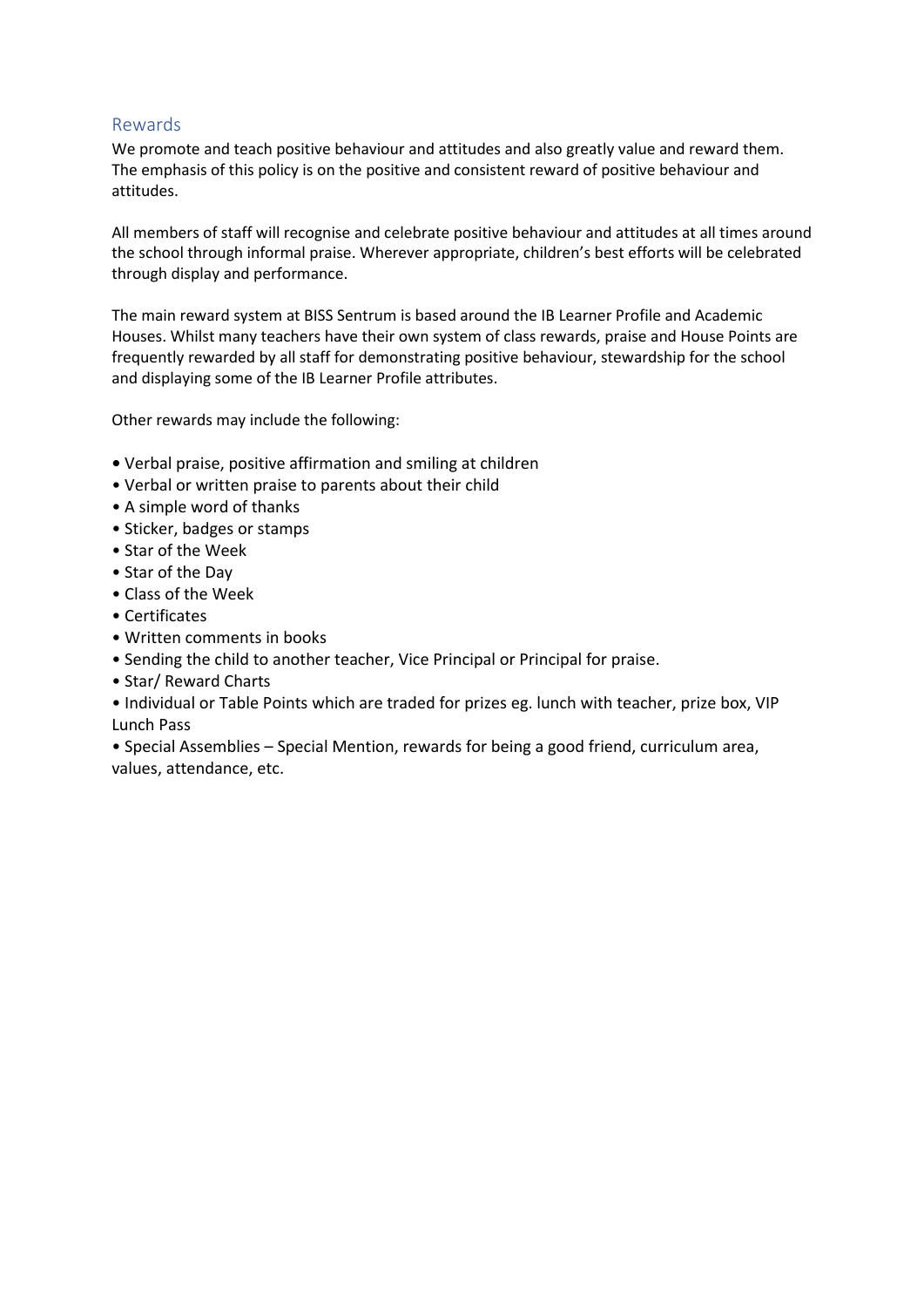# Guidelines for Staff

### Classroom management and curricular provision

- The maintenance of positive behaviour within the school is the responsibility of all members of staff and is not limited to classrooms. Individual staff have particular responsibilities, for example within their own classroom and on duty, but must also monitor behaviour in corridors, locker areas and other common areas.
- Staff model desirable behaviours and attitudes and avoid negative cycles of behaviour.
- Every opportunity is taken to support self-discipline, whereby children are personally involved and accept responsibility for their own actions and behaviours.
- Teaching methods, lesson content and other curriculum linked activities encourage active participation and the development of skills, knowledge and understanding which will enable the children to work and play in co-operation with others.
- Pupils have age appropriate responsibilities assigned to them to promote shared stewardship of the school.
- Praise is used to encourage good behaviour as well as good work and constructive criticism should be a private matter between teacher and pupil where possible.
- Classroom teachers and teaching assistants may (under guidance) discretely relay specific guidance on the management of a particular pupil to other key personnel in school to support that pupil's needs.
- All staff and pupils are familiar with our school aims and our Code of Conduct.

#### Positive Behaviour Management

**Positive Feedback** – Acknowledge/Approve/Affirm:

Acknowledging (notice and describe the behaviour), approve it (say why it is good) and affirm (apply a positive label to the pupil) e.g. "Thank you for tidying up so quickly- you are a great helper!"

**Positive Correction** – tell the pupils what you want them to do i.e. not what you don't want them to do e.g. "Please walk" instead of "stop running." Avoid saying, "don't" or "stop".

**Positive Repetition** – when you give a direction, ask someone who knows what to do to repeat it rather than focusing on the one who doesn't – praise the children who carry out the instruction.

**Non-verbal Cues** – hands up, finger on the lips, the "look".

**Give take-up time** – give a clear specific direction in a non-confrontational way, move away from the pupil with a clear expectation that the pupil will comply.

**Re-direction** – repeat direction without being sidetracked. Use thanks and take-up time, do not stand over pupils in a confrontational way.

**Tactically ignore** – ignore any secondary behaviour if the pupil is compliant with the primary behaviour request e.g. if the pupil begins the task (primary behaviour) when asked, ignore any annoying secondary behaviours such as huffing and muttering.

**Physical Proximity** – move closer to a disruptive pupil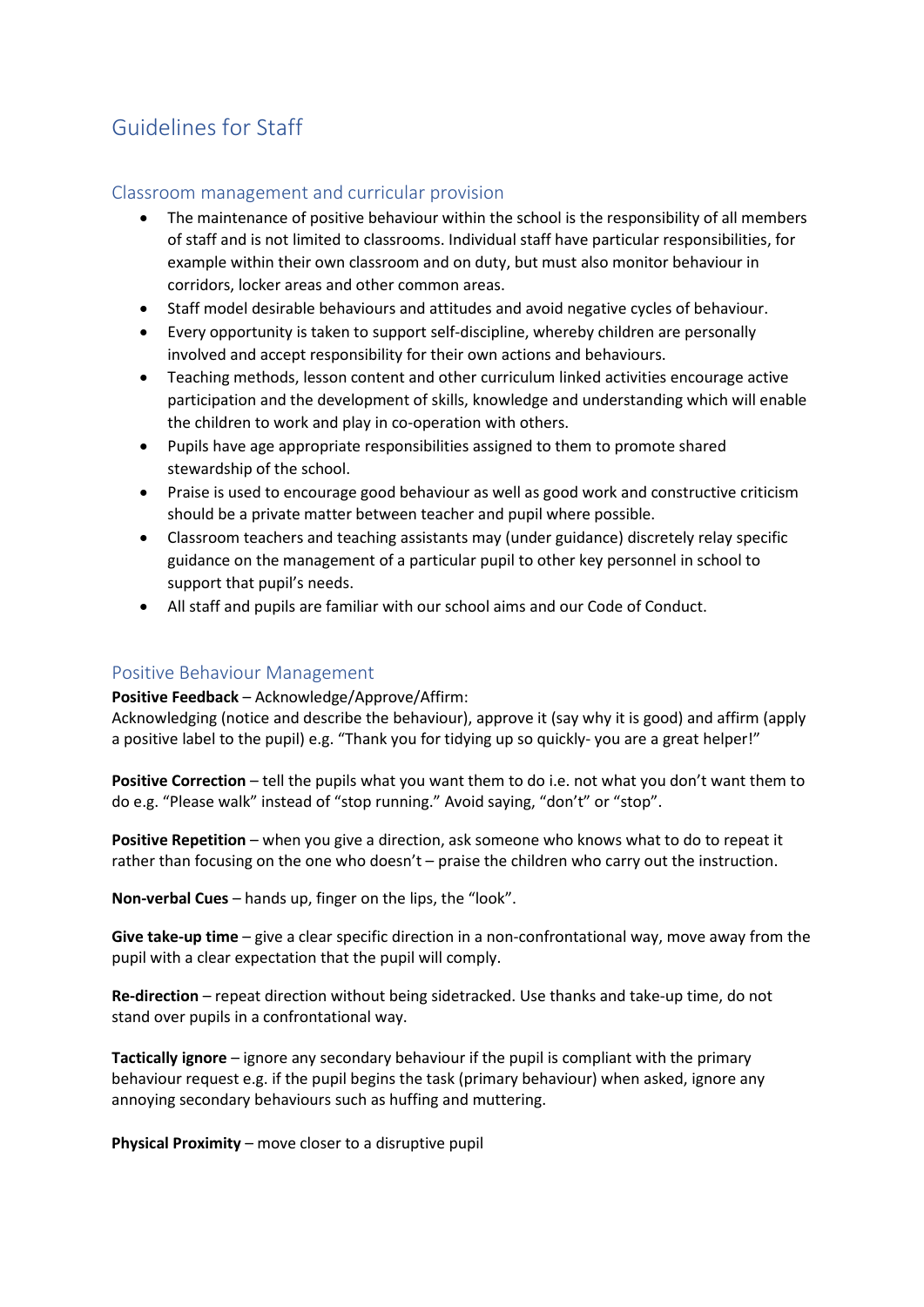**Distraction/ Diversion** – give an alternative task or activity to a disruptive pupil without highlighting the inappropriate behavior

**Clear Expectations** – e.g. "When we go back in to the classroom after break, I will give a point to those who go straight back to their task."

**Where/ What** – "Where should you be?" (In my seat) What should you be doing? (My work).

**Choices** – "Put your (e.g. toy) on my desk or in your bag- which are you going to do?"

**Broken Record** – Calmly repeat the request or rule or consequence; avoid being drawn into an argument, stay neutral.

**Private Reprimand** – a quiet word rather than a public confrontation.

**Repair & Rebuild** – as soon as possible after a reprimand, find an opportunity to say something positive about the pupil, "Catch them being good".

#### Unacceptable behaviours

- A lack of respect for adult authority 'answering back' to any teacher, other employee of the school or an adult on the school premises.
- The use of offensive language.
- Refusing to co-operate with requests from adults.
- Bullying, which can be physical (e.g. kicking, hitting, pushing, punching or any other use of violence), verbal (e.g. name-calling, teasing, spreading rumours), emotional (e.g. tormenting, threats, threatening gestures, hiding books and equipment, e mail/text abuse).
- Disruptive behaviour in the classroom.
- Truancy: If a child does leave the premises without consent parents (if required: authorities) will be informed immediately and assume responsibility. School will exercise its duty of care and undertake an immediate search for the child.
- Lack of respect for another person's property.
- Any action, which poses a Health and Safety risk to the child or other persons (e.g. climbing on walls, seats, railings etc.).

#### Monitoring and dealing with unacceptable behaviour

Teaching staff and classroom assistants will record unacceptable behaviour inside and outside the classroom on iSams and follow the escalation procedures (see Appendix 7). A staged approach is adopted for the majority of incidents relating to unacceptable behaviour. On extremely rare occasions physical intervention may be necessary to ensure the health and safety of a students, staff and property.

Where a student repeatedly misbehaves an Individual Education Plan relating to 'Emotional Behavioural Difficulties' may be drawn up in these cases.

All incidents of bullying must be immediately dealt with, recorded and reported to the respective Coordinator and Principal.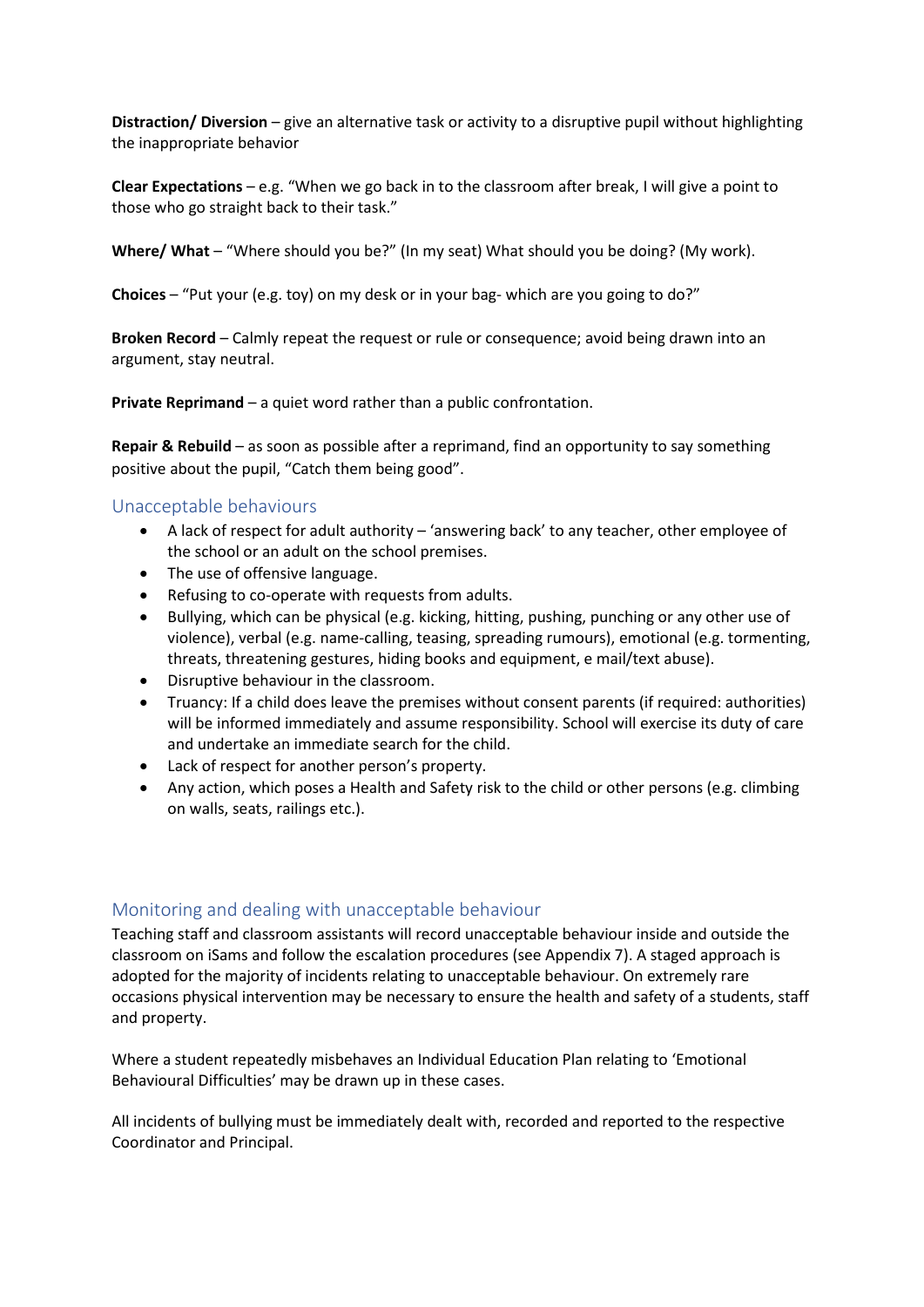### Sanctions

Although the emphasis of this policy is on encouraging and rewarding positive behaviours and attitudes, it may be necessary to employ a number of sanctions to enforce our Code of Conduct and Classroom Rules to ensure a safe learning environment. Consistency and fairness are vital in the application of sanctions which should be appropriate to each inappropriate behaviour.

- **Verbal warning(s) maximum two.**
- **Time out - working alone in a quiet area of the classroom, or asked to sit on the bench during playtime for a maximum of five minutes.**
- **Having playtime withdrawn, during which time students will be given work to complete.**
- **Other privileges temporarily removed.**
- **Meetings held between the teacher and parents/guardians if a particular concern, or problem is becoming apparent.** From this point, parents/guardians will be required to meet regularly with staff monitor and co-operate in the process designed to improve the behaviour causing concern. When and where necessary, SEN in line with the Special Needs Code of Practice, will be accessed.
- **Exclusion from school for a fixed period**
- **Exclusion from school permanently**
- **Under NO circumstances is corporal punishment administered.**

The above procedure is intended to be progressive. However, depending on the type and seriousness of the behaviour infraction any stage or stages of the procedure may be repeated, or omitted. This will be at the discretion of the Coordinator and / or Principal.

When dealing with all forms of inappropriate behaviour, staff should employ the following strategies:

- Be calm all children must be dealt with in a calm yet firm manner, referring to which behaviour is not acceptable and the action being taken.
- Make clear that it is the behaviour which is being punished and this is not a personal matter.
- Logical consequences- a logical consequence is a sanction that is proportional to and fits the misdemeanour. The first step is to stop the behaviour and the second step is to provide an action that recalls the rules, reinstates the limits and teaches alternative behaviours.
- Make good choices- remind the pupil they need to make good choices.
- Fresh start- although misbehaviour needs recording on iSams, every child must feel that every day is a fresh start.

#### Educational visits

This policy extends to any educational activity conducted off site. The school reserves the right to withhold the opportunity to attend a residential educational visit where good behaviour cannot be guaranteed.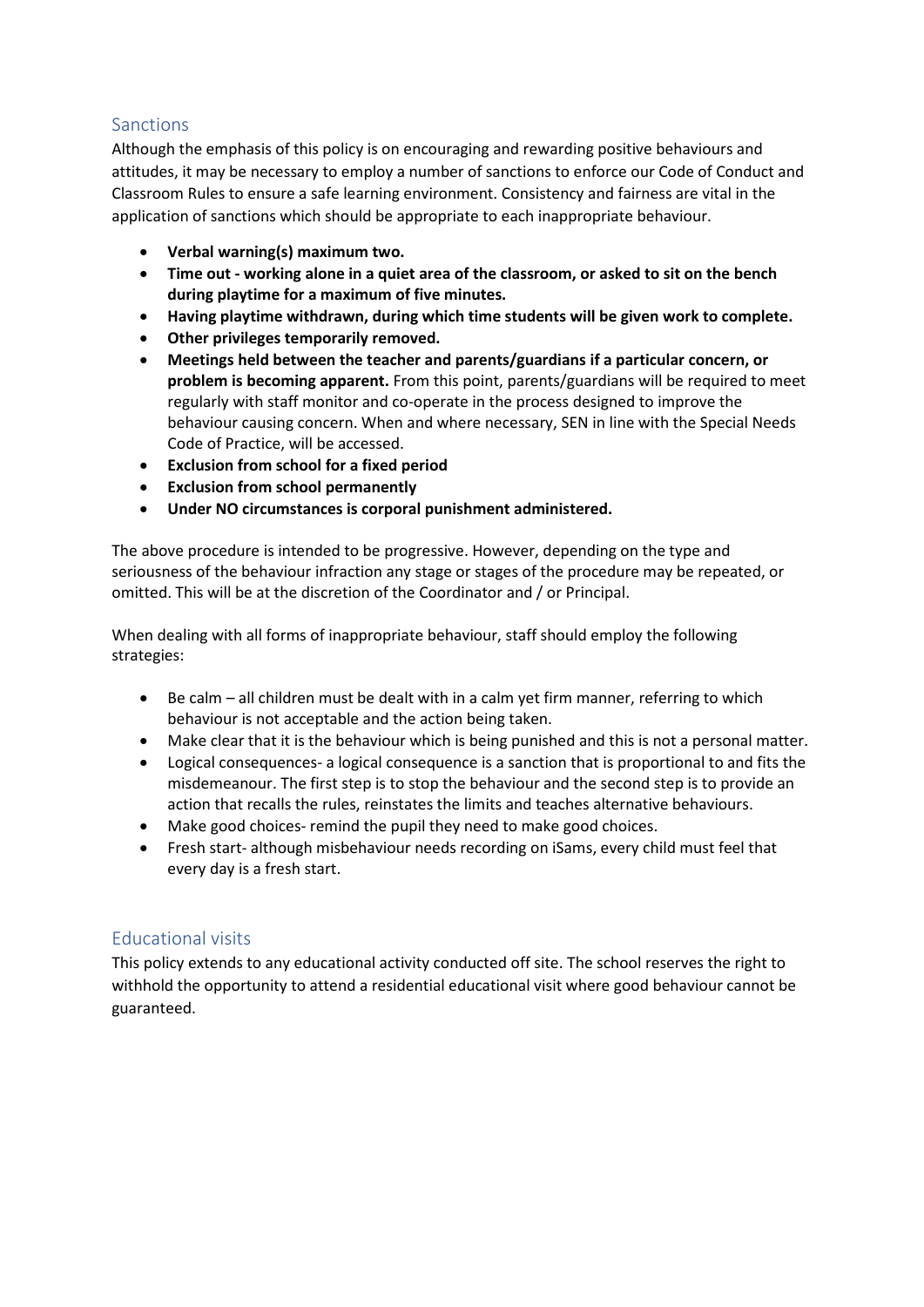| <b>Rights</b>                                                                                                                        | <b>Respecting Rights of Others</b>                                                                                                                      |
|--------------------------------------------------------------------------------------------------------------------------------------|---------------------------------------------------------------------------------------------------------------------------------------------------------|
| Be valued as members of the school<br>community;<br>Get help when they seek it, whether with<br>their work or with bullying or other | Respect others rights by coming to school on<br>time wearing uniform, with homework done,<br>and suitably equipped for the lessons in the<br>day ahead; |
| personal worries, and to have a<br>sympathetic audience for their ideas and<br>concerns;                                             | Respect the views, rights and property of<br>others                                                                                                     |
| make mistakes and learn from them;                                                                                                   | Respect others' rights in class and out of class<br>and behave safely at all times;                                                                     |
| Be treated fairly, consistently and with<br>respect;                                                                                 | Co-operate in class with the teacher and with<br>their peers;                                                                                           |
| Be consulted about matters that affect<br>them, and have their views listened to and,                                                | Work as hard as they can in class;                                                                                                                      |
| as far as is reasonable, acted upon;<br>Be taught in a pleasant, well-managed and<br>safe environment;                               | Conform to the conventions of good<br>behaviour and school rules;<br>Seek help if necessary                                                             |
| Work and play within clearly defined and<br>fairly administered codes of conduct;                                                    | Accept ownership for own behaviour and<br>learning, and to develop the skill of working                                                                 |
| Experience a broad, balanced and suitably                                                                                            | independently;                                                                                                                                          |
| differentiated curriculum, and to have any<br>special learning needs identified and met;                                             | Act responsibility in school, on trips and<br>online.                                                                                                   |
| Develop and extend their interests, talents<br>and abilities;                                                                        |                                                                                                                                                         |
| To feel safe and happy in school, on trips<br>and online.                                                                            |                                                                                                                                                         |
| Feel respected by the whole school<br>community                                                                                      |                                                                                                                                                         |

# **Appendix 1: Rights of pupils at BISS Sentrum and respecting the rights of others**

© Castledawson Primary School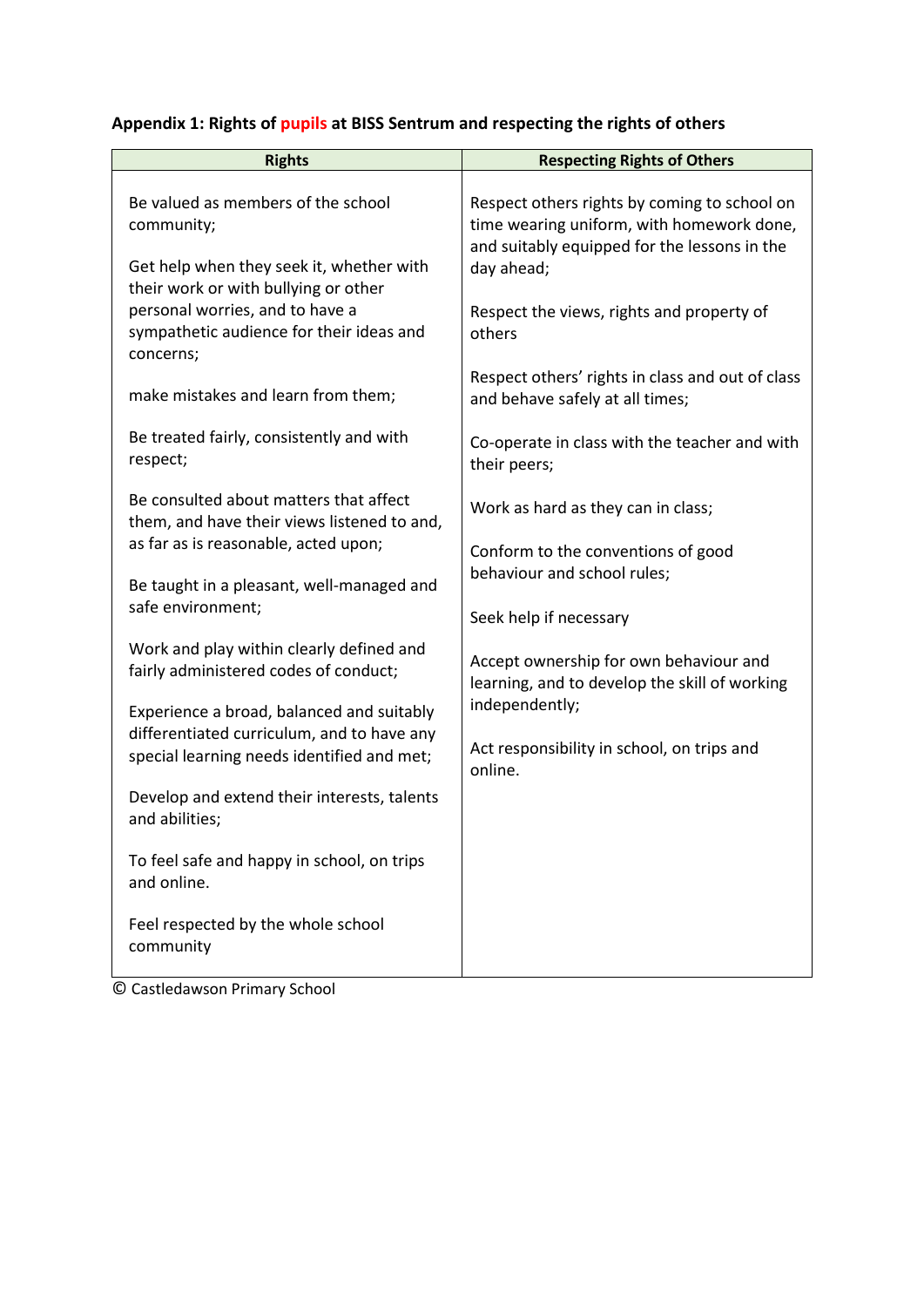| <b>Rights</b>                                                                                             | <b>Respecting Rights of Others</b>                                                                                                                 |
|-----------------------------------------------------------------------------------------------------------|----------------------------------------------------------------------------------------------------------------------------------------------------|
| Work in an environment where common<br>courtesies and social conventions are                              | Behave in a professional manner at all times;                                                                                                      |
| respected;                                                                                                | Ensure that lessons are well prepared,<br>making use of available resources, and that                                                              |
| Express their views and to contribute to<br>policies which they are required to reflect<br>in their work; | homework is appropriately set and<br>constructively marked;                                                                                        |
| A suitable career structure and<br>opportunities for professional                                         | Show interest and enthusiasm in the work in<br>hand and in their pupils' learning;                                                                 |
| development;                                                                                              | Listen to the pupils, value their contributions<br>and respect their views;                                                                        |
| Support and advice from senior colleagues<br>and external bodies;<br>Adequate and appropriate resources;  | Be sympathetic, approachable and alert to<br>pupils in difficulty or falling behind;                                                               |
| To be treated with care and dignity from all<br>members of our school community;                          | Respect all members of the school<br>community                                                                                                     |
| To feel safe and respected in their work<br>place                                                         | Identify and seek to meet pupils' special<br>educational needs through the SEN Code of<br>Practice;                                                |
|                                                                                                           | Share with colleagues and parents any<br>concerns they have about their child's<br>progress or development;                                        |
|                                                                                                           | Expect high standards and acknowledge<br>effort and achievement; pursue opportunities<br>for personal and professional development;                |
|                                                                                                           | Report suspected cases of bullying to<br>Designated Safeguarding Officer or in their<br>absence to Deputy. The Principal must also<br>be informed; |
|                                                                                                           | Follow up any complaint by a parent about<br>bullying, and follow the procedure as<br>outlined in our Anti-Bullying policy.                        |

# **Appendix 2: Rights of staff at BISS Sentrum and respecting the rights of others**

© Castledawson Primary School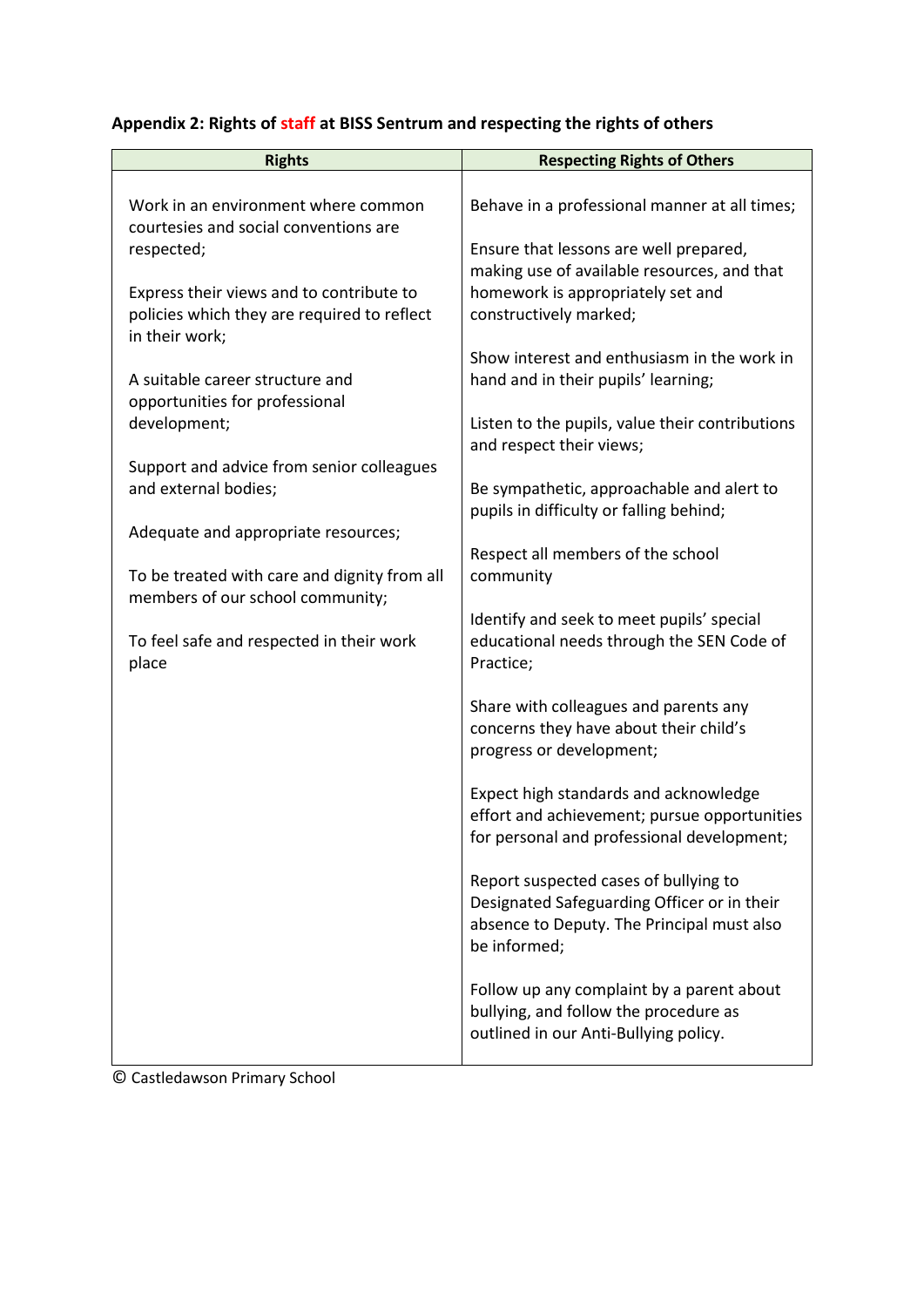| a safe, well-managed and stimulating<br>ensure that their child attends school<br>environment for their child's education;<br>regularly and arrives in good time, with<br>homework done, and suitably equipped for<br>the lessons in the day ahead;<br>reasonable access to the school, and to<br>have their enquiries and concerns dealt<br>with sympathetically and efficiently in a<br>be aware of school rules and procedures, and<br>respectful manner;<br>encourage their child to abide by them:<br>be informed promptly if their child is ill or<br>show interest in their child's classwork and<br>has an accident, or<br>homework, where possible, provide suitable<br>facilities for studying at home;<br>if the school has concerns about their child;<br>act as positive role models for their child in<br>be well informed about their child's<br>their relationship with the school treating<br>other parents, pupils and members of staff in<br>progress and prospects;<br>a respectful manner;<br>be well informed about school rules and<br>procedures;<br>attend planned meetings with teachers and<br>support school functions;<br>a broad, balanced and appropriate<br>curriculum for their child;<br>provide the school with all the necessary<br>background information about their child,<br>including telling the school promptly about<br>be involved in key decisions about their<br>child's education;<br>any concerns they have about school, or any<br>significant change in their child's medical<br>a suitably resourced school with adequate<br>needs or home circumstances.<br>and well-maintained facilities. | <b>Rights</b> | <b>Respecting Rights of Others</b> |
|--------------------------------------------------------------------------------------------------------------------------------------------------------------------------------------------------------------------------------------------------------------------------------------------------------------------------------------------------------------------------------------------------------------------------------------------------------------------------------------------------------------------------------------------------------------------------------------------------------------------------------------------------------------------------------------------------------------------------------------------------------------------------------------------------------------------------------------------------------------------------------------------------------------------------------------------------------------------------------------------------------------------------------------------------------------------------------------------------------------------------------------------------------------------------------------------------------------------------------------------------------------------------------------------------------------------------------------------------------------------------------------------------------------------------------------------------------------------------------------------------------------------------------------------------------------------------------------------------------------------------------------------------|---------------|------------------------------------|
|                                                                                                                                                                                                                                                                                                                                                                                                                                                                                                                                                                                                                                                                                                                                                                                                                                                                                                                                                                                                                                                                                                                                                                                                                                                                                                                                                                                                                                                                                                                                                                                                                                                  |               |                                    |
|                                                                                                                                                                                                                                                                                                                                                                                                                                                                                                                                                                                                                                                                                                                                                                                                                                                                                                                                                                                                                                                                                                                                                                                                                                                                                                                                                                                                                                                                                                                                                                                                                                                  |               |                                    |

## **Appendix 3: Rights of parents at BISS Sentrum and respecting the rights of others**

© Castledawson Primary School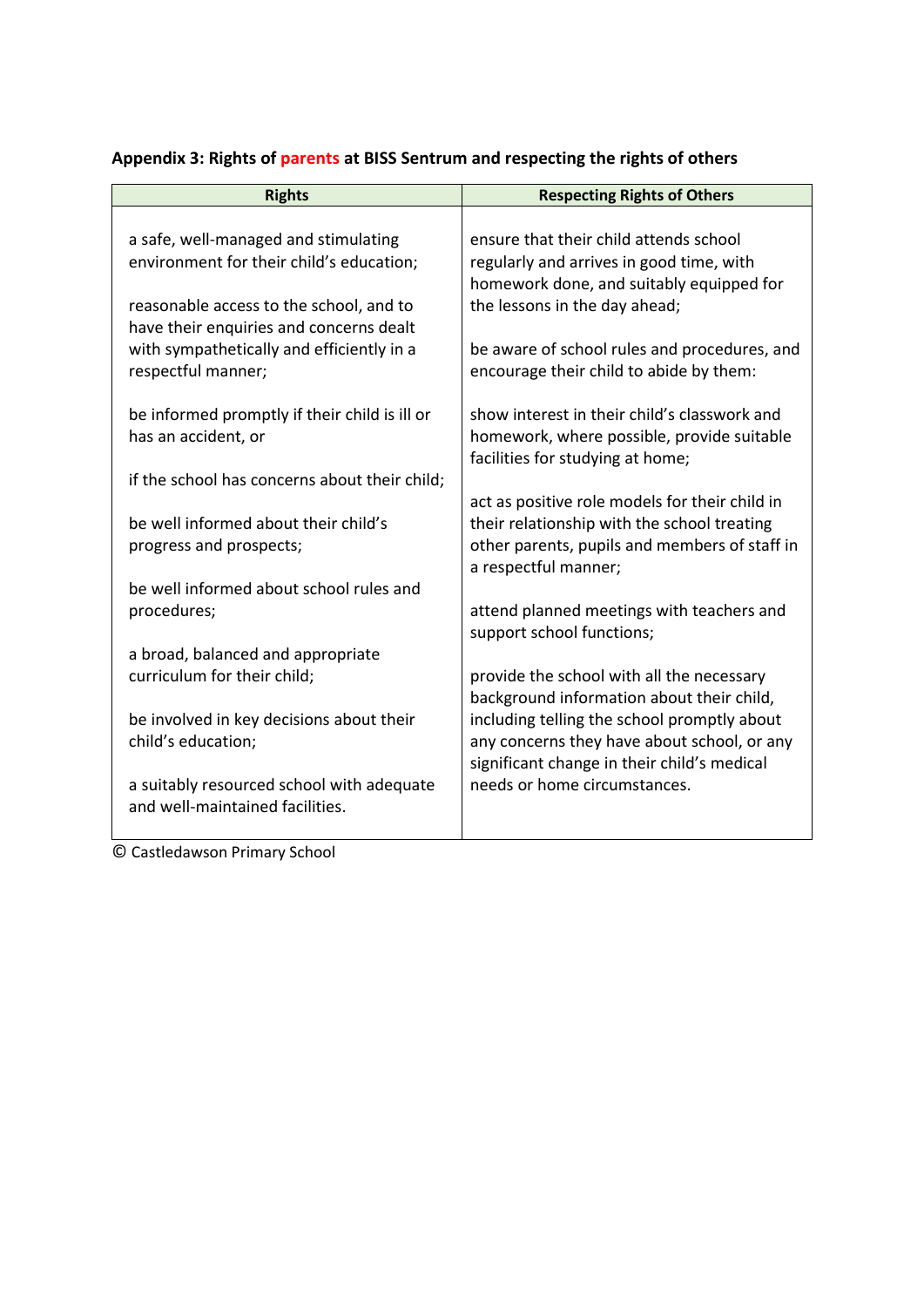### **Appendix 4: Student Code of Conduct**

### **INTRODUCTION**

Every pupil at BISS Sentrum has the right to an education that allows each pupil to reach their full potential. The Principal, teaching staff and non-teaching staff create a safe and friendly learning environment where all pupils can grow.

## **GUIDING PRINCIPLES**

It is essential that **every member of the school community** acknowledges and reflects the values promoted by the school: In addition to the **IB Learner Profile** attributes we follow the principles below:

- Honesty
- Respect
- Responsibility
- Acceptance
- Self-Discipline
- Fairness
- Forgiveness
- Perseverance
- Kindness
- Tolerance

## **THE PRINCIPLES IN ACTION**

#### **BE READY TO LEARN**

- Come to school on time
- Follow the schools' dress code
- Be prepared, by doing your homework and bringing all the books and items you need for work and play
- Follow school and routines for e.g. lining up, having my lunch, carrying out classwork

#### **BE RESPECTFUL**

- Respect the rights of my peers to feel happy and safe in school (inside or outside) by using kind words and actions, adhering to school and classroom rules and being aware of others' feelings
- Respect the right of others to learn by listening in class, follow routines, respect adults and peers
- Respect the rights of others to play by cooperating with others and working within my group in a positive manner
- Respect all adults and visitors in school e.g. coaches, volunteers
- Listen when an adult speaks to me and act first time every time
- Be truthful and kind
- Not use abusive or aggressive language or actions with others
- Use school or others' property responsibly
- Take pride in our school building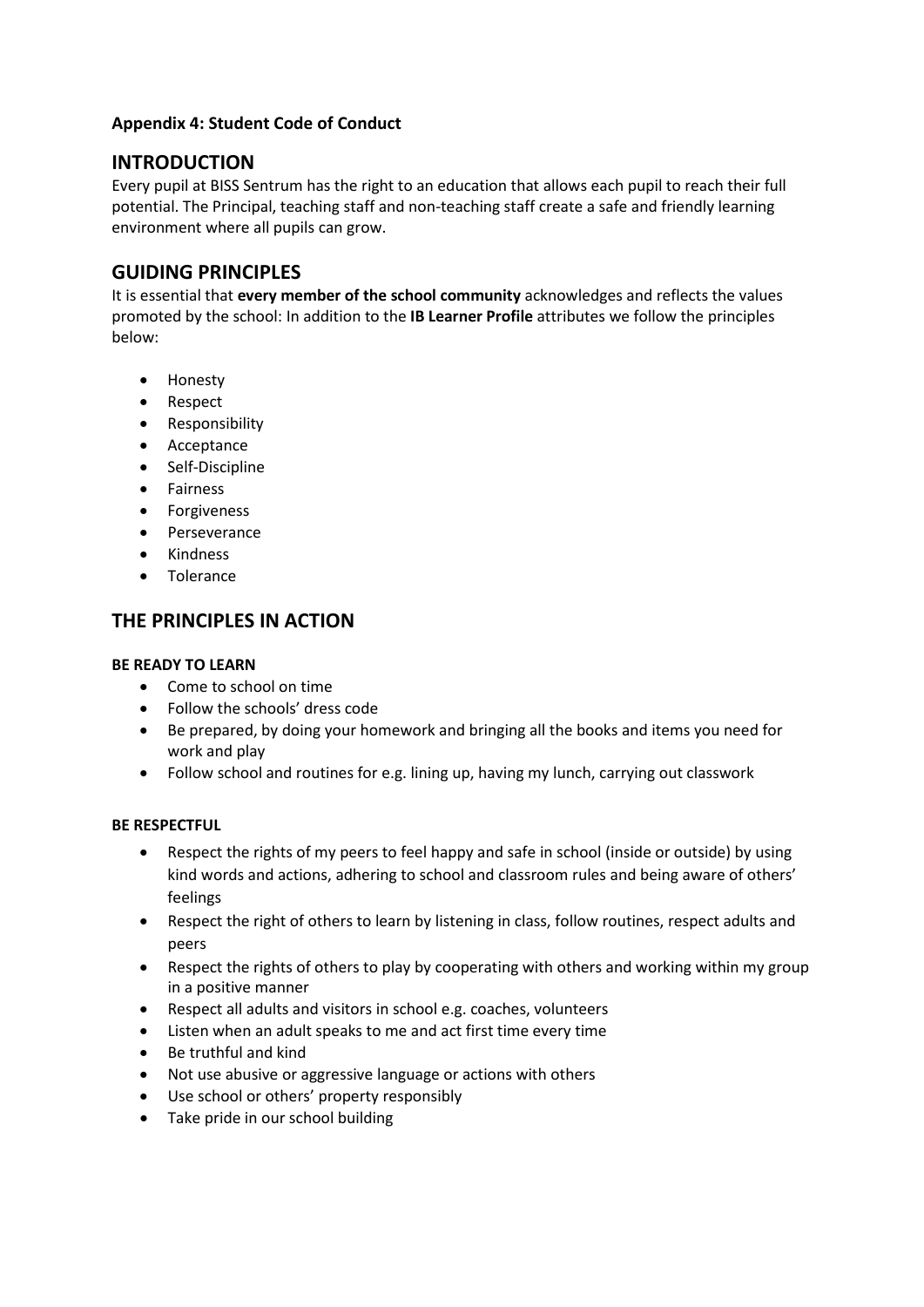#### **BE RESPONSIBLE**

- Uphold our school values during school and out of school e.g. school trips
- Uphold our school values when wearing our school uniform
- Take care of my books and school equipment
- Help to look after the school building and grounds
- Act responsibly inside the school building and in playgrounds
- Do my work to the best of my ability
- Take ownership of my actions and any resulting consequences
- Exercise self-control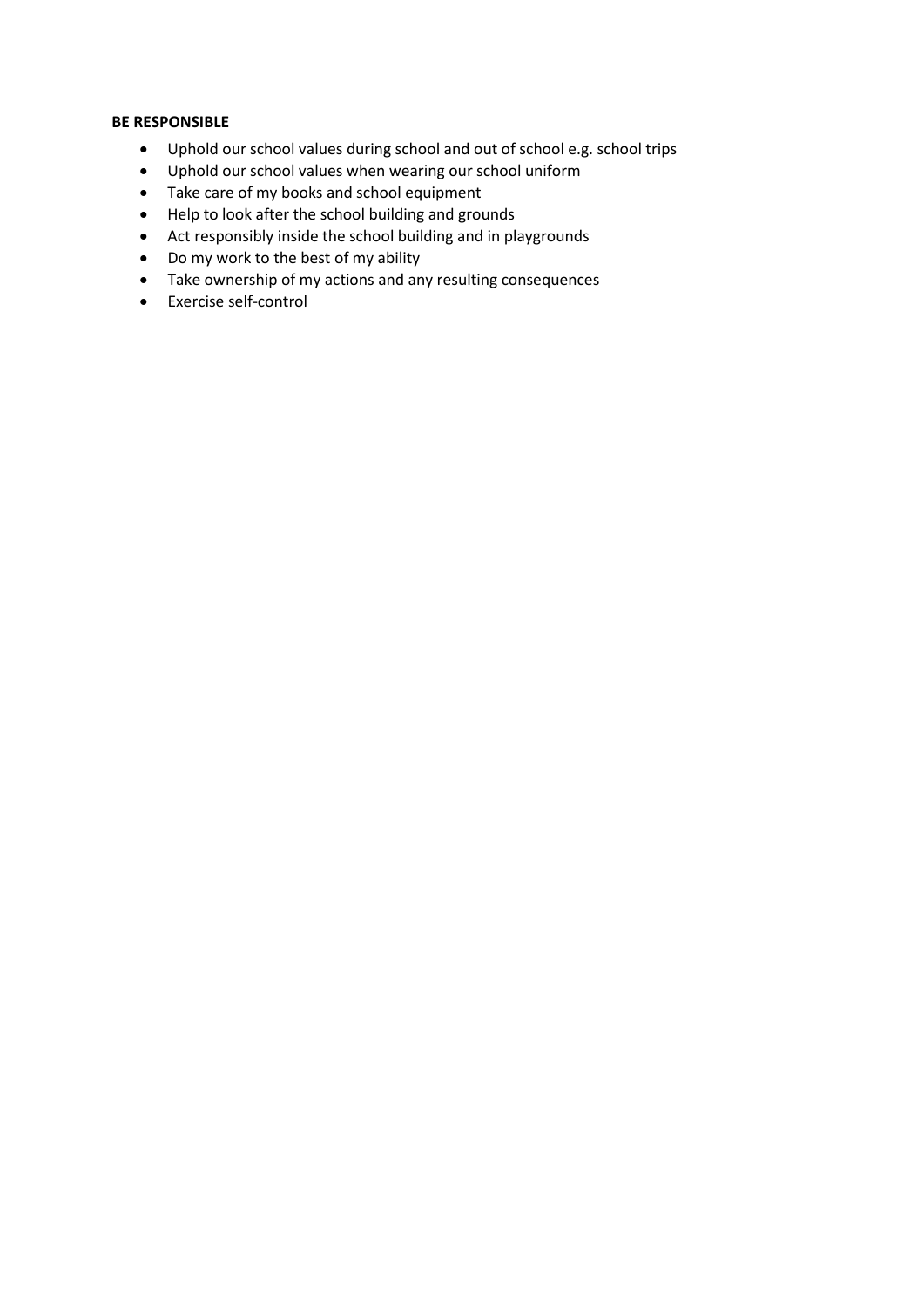### **Appendix 5: Student Code of Conduct contract**

- Students value themselves and exhibit high levels of self-esteem.
- Good manners are used at all times.
- Students speak politely and appropriately.
- Students are proud of their school, promote its ideals publicly and as such are well regarded.
- Students value and respect others and exercise self-control.
- Offensive language is never used in, or around school.
- Students always do what an adult asks them to do the first time.
- Nothing is done that stops other people from working, or playing.
- Students value and respect their own and other people's property.
- Students care for their books and other resources.
- Students always share by consent.
- Students are truthful.
- Students value and respect the school environment.
- The classrooms and school are kept safe and tidy.
- Our school and its equipment is treated with care and is never defaced or wilfully damaged.

#### **Be Respectful**

- We will be kind and helpful.
- We will listen carefully to everyone.
- We will be honest.
- We will show respect to everyone in our school community.

#### **Be Responsible**

- We will give our best in everything.
- We will be good role models to others in school, on trips and online.
- We will try to build a happy school.
- We will take care of our school.
- We will be proud of our school.

#### **Be Ready**

- We will be ready to learn when entering the classroom
- We will be ready to listen

**I know that not following this code of conduct will incur consequences which are found in the school's behaviour policy. These consequences may involve me losing privileges (but not my rights) and giving me the opportunity to think about my actions. The safety and happiness of everyone in school is of utmost importance, having the right to play and learn is everyone's right so I understand I have a responsibility to respect this right. I understand my parents will be contacted when necessary to discuss my behaviour.** 

Signed: \_\_\_\_\_\_\_\_\_\_\_\_\_\_\_\_\_\_\_\_\_\_\_\_\_\_\_\_\_\_\_\_\_ (Student)

Signed: \_\_\_\_\_\_\_\_\_\_\_\_\_\_\_\_\_\_\_\_\_\_\_\_\_\_\_\_\_\_\_\_\_ (Parent)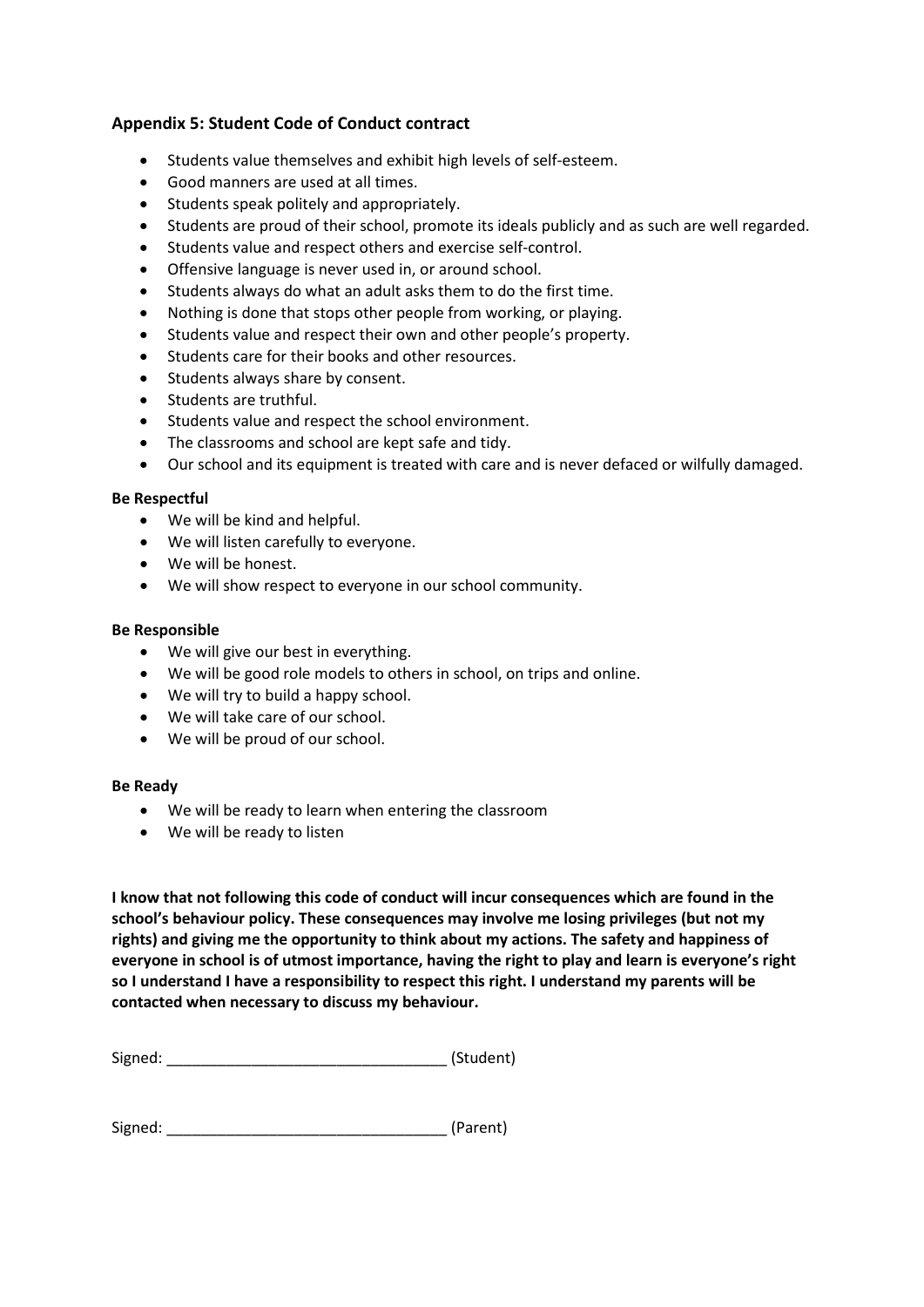### **Appendix 6: Student Complaints chart**

Please follow the chart below for your complaints. If you feel your issue has not been solved you can move to the next level.



Most issues and problems can easily be solved if they are dealt with immediately and by the right person. Do not wait, but rather be proactive. If you are uncertain about the procedures, please see the MYP Coordinator who can advise you about the correct procedure.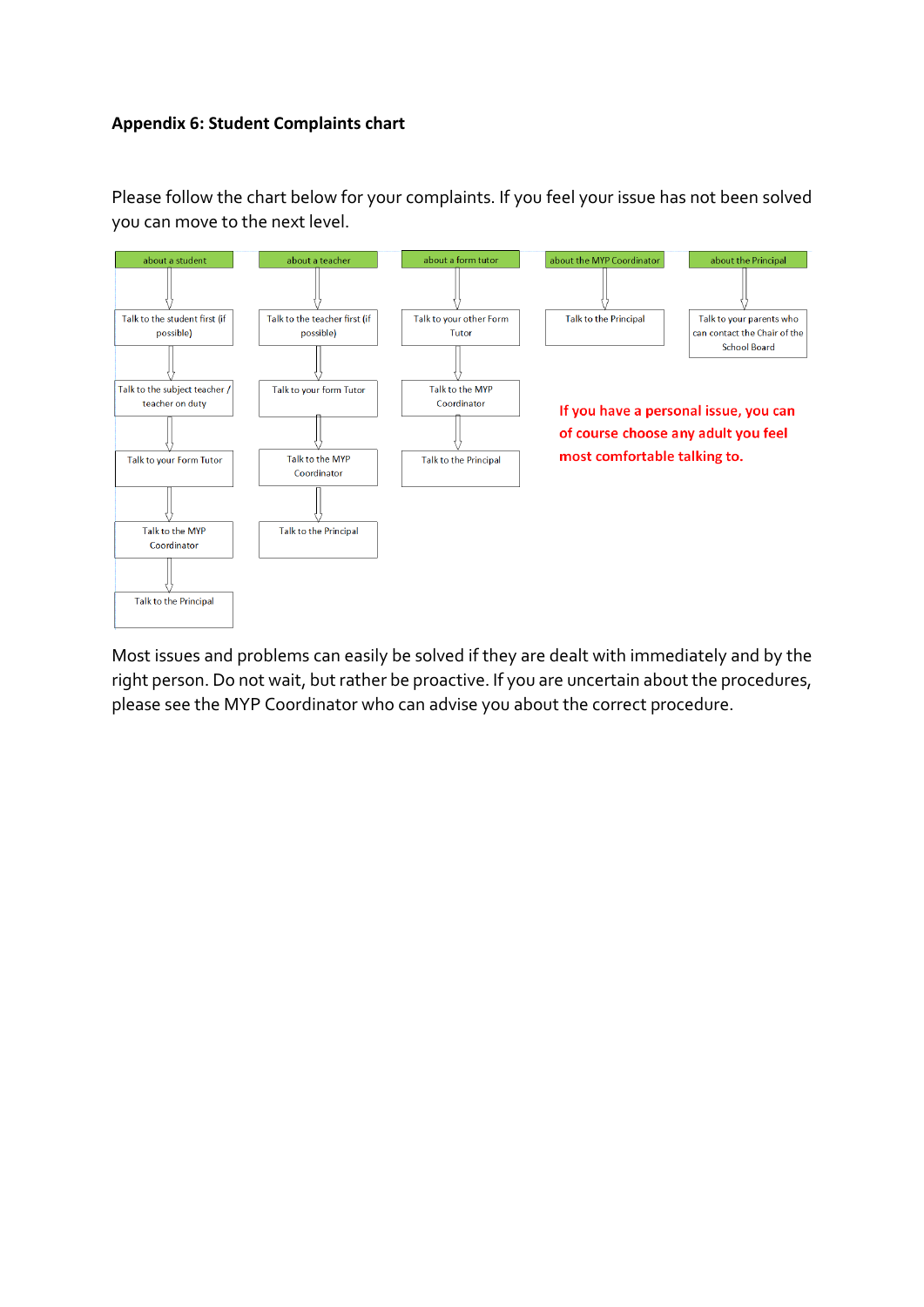| Low-level disruptions                                           | High-level disruptions                                      | Deadlines (assessments, homework, classwork)                       |
|-----------------------------------------------------------------|-------------------------------------------------------------|--------------------------------------------------------------------|
| For example:                                                    | For example:                                                | For example:                                                       |
| repeated lesson interruption                                    | persistent low-level disruptions                            | poor quality of homework / classwork                               |
| consistent talking during lessons                               | aggressive behaviour                                        | missing or late homework                                           |
| not following class rules                                       | violent behaviour                                           | missing or late assessments                                        |
| preventing others from learning                                 | endangering self or others                                  |                                                                    |
| late arrival to lessons                                         | bullying (all forms)                                        |                                                                    |
| unkind behaviour (e.g. calling names)                           | unacceptable online behaviour                               |                                                                    |
| talking back                                                    | vandalism                                                   |                                                                    |
| inappropriate use of laptops                                    | truancy                                                     |                                                                    |
|                                                                 | theft                                                       |                                                                    |
|                                                                 | verbal or physical assault                                  |                                                                    |
|                                                                 | abusive language                                            |                                                                    |
|                                                                 | defiance to member of staff                                 |                                                                    |
|                                                                 |                                                             |                                                                    |
| Subject teacher escalation                                      | Subject teacher escalation                                  | Poor classwork / homework quality                                  |
| remind students of the rules and code of<br>$\ddot{a}$          | For: persistent low-level disruptions                       | subject teachers to remind student of<br>$\ddot{ }$                |
| conduct                                                         | Refer student to form tutor                                 | expectations & investigate reasons (eg. EAL)                       |
| 1st verbal warning<br>$\overline{\mathbf{v}}$                   | Form tutor escalation                                       | ask students to redo / complete at home<br>$\overline{\mathbf{r}}$ |
| 2 <sup>nd</sup> verbal warning<br>$\vec{\omega}$                | form tutor to have a conversation with<br>å                 | inform parents about concerns / observations<br>$\vec{ }$          |
| 3 <sup>rd</sup> verbal warning (inform form tutor)<br>$\vec{r}$ | student (identify reasons for disruptions) and              | (copy in form tutor)                                               |
| move student to different seat<br>ъĵ                            | agree on ways forward                                       | form tutor to take the lead (involve MYP<br>$\vec{r}$              |
| talk to student in private (end of lesson or<br>Ġ.              | If subject teacher and form tutor are the                   | coordinator if necessary)                                          |
| outside the classroom) to set clear                             | same person the second form tutor should                    | Missing / late homework                                            |
| expectations going forward                                      | take the lead.                                              | allow 24h extension<br>$\ddot{ }$                                  |
| send student with work to the MYP<br>$\vec{r}$                  | contact parents and invite for a meeting if<br>$\mathbf{z}$ | lunch time detention if extension deadline<br>$\mathbf{z}$         |
| coordinator                                                     | deemed necessary (student should be                         | not met (+ inform form tutor)                                      |
|                                                                 | present)                                                    | inform parents<br>$\dot{5}$                                        |
| Please record on iSams.                                         | inform MYP coordinator if several teachers<br>ഩൎ            | Missing / late assessments (if applicable)                         |
|                                                                 | report persistent low-level disruptions                     | 24h extension followed by complete during                          |
|                                                                 | All other high-level disruptions must be reported to        | lunch                                                              |
|                                                                 | the MYP coordinator immediately.                            | Assess work already completed<br>Inform form tutor<br><u>പ്</u> ന് |
|                                                                 | Please record incidents and communication with              | Please record incidents, measures taken and                        |
|                                                                 | parents on iSams.                                           | communication with parents on iSams.                               |

# **Appendix 7: Escalation procedures (staff guidance)**